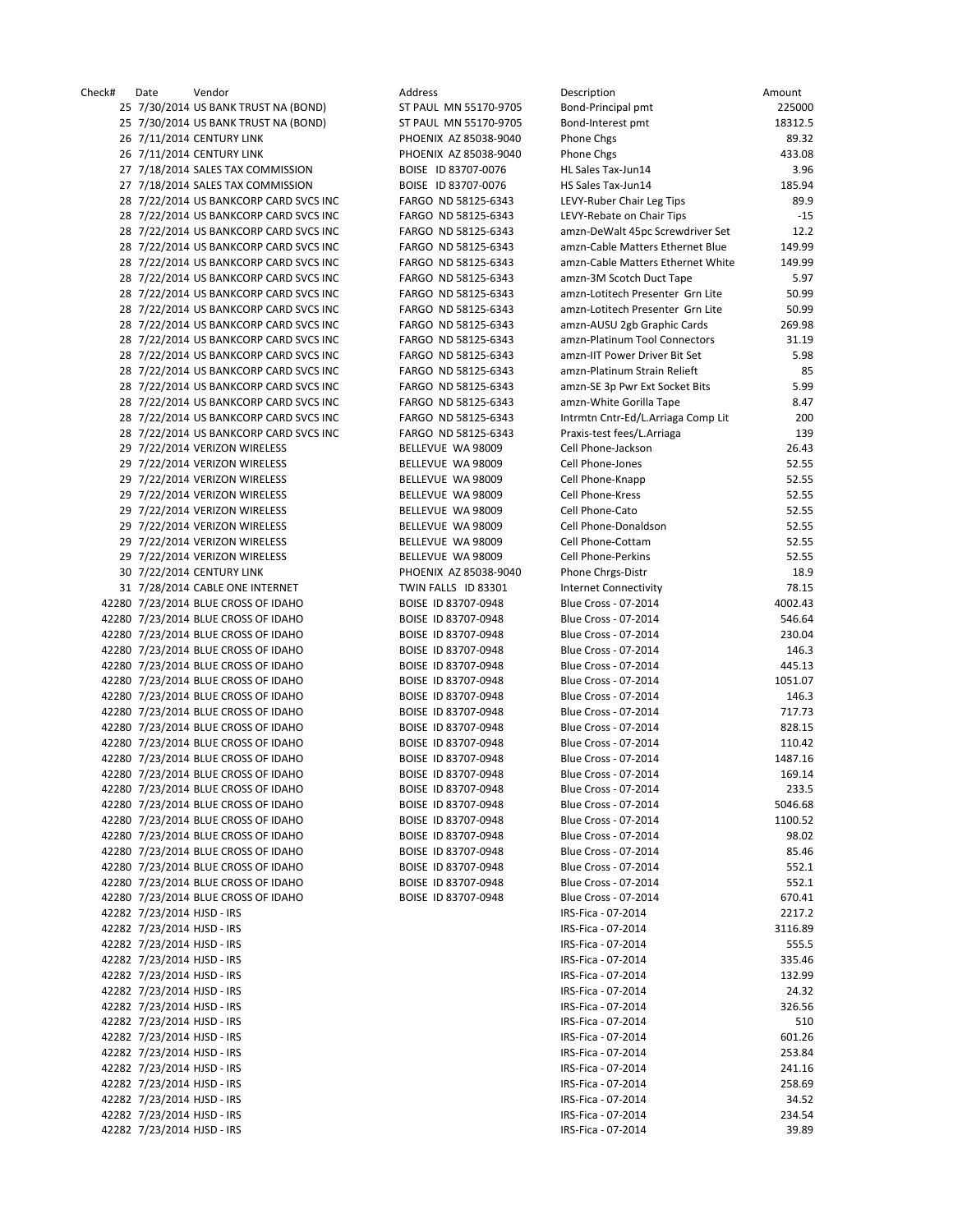|       | 42282 7/23/2014 HJSD - IRS                                   |
|-------|--------------------------------------------------------------|
|       | 42282 7/23/2014 HJSD - IRS                                   |
|       | 42282 7/23/2014 HJSD - IRS                                   |
|       | 42282 7/23/2014 HJSD - IRS                                   |
|       |                                                              |
|       | 42282 7/23/2014 HJSD - IRS                                   |
|       | 42282 7/23/2014 HJSD - IRS                                   |
|       | 42282 7/23/2014 HJSD - IRS                                   |
|       | 42282 7/23/2014 HJSD - IRS                                   |
| 42282 | 7/23/2014 HJSD - IRS                                         |
|       | 42283 7/23/2014 HJSD - PERSI                                 |
|       | 42283 7/23/2014 HJSD - PERSI                                 |
|       | 42283 7/23/2014 HJSD - PERSI                                 |
|       | 42283 7/23/2014 HJSD - PERSI                                 |
|       |                                                              |
|       | 42283 7/23/2014 HJSD - PERSI                                 |
| 42283 | 7/23/2014 HJSD - PERSI                                       |
|       | 42283 7/23/2014 HJSD - PERSI                                 |
|       | 42283 7/23/2014 HJSD - PERSI                                 |
| 42283 | 7/23/2014 HJSD - PERSI                                       |
|       | 42283 7/23/2014 HJSD - PERSI                                 |
|       | 42283 7/23/2014 HJSD - PERSI                                 |
| 42283 | 7/23/2014 HJSD - PERSI                                       |
|       | 42283 7/23/2014 HJSD - PERSI                                 |
|       |                                                              |
|       | 42283 7/23/2014 HJSD - PERSI<br>42283 7/23/2014 HJSD - PERSI |
|       |                                                              |
|       | 42283 7/23/2014 HJSD - PERSI                                 |
|       | 42283 7/23/2014 HJSD - PERSI<br>42283 7/23/2014 HJSD - PERSI |
|       |                                                              |
|       | 42283 7/23/2014 HJSD - PERSI                                 |
|       |                                                              |
|       | 42283 7/23/2014 HJSD - PERSI<br>42283 7/23/2014 HJSD - PERSI |
|       | 42283 7/23/2014 HJSD - PERSI                                 |
|       |                                                              |
|       | 42283 7/23/2014 HJSD - PERSI<br>42283 7/23/2014 HJSD - PERSI |
|       |                                                              |
|       | 42283 7/23/2014 HJSD - PERSI                                 |
| 42283 | 7/23/2014 HJSD - PERSI                                       |
| 42283 | 7/23/2014 HJSD - PERSI                                       |
|       | 42283 7/23/2014 HJSD - PERSI                                 |
| 42283 | 7/23/2014 HJSD - PERSI                                       |
|       | 42283 7/23/2014 HJSD - PERSI                                 |
|       | 42283 7/23/2014 HJSD - PERSI                                 |
| 42283 | 7/23/2014 HJSD - PERSI                                       |
|       | 42283 7/23/2014 HJSD - PERSI                                 |
|       | 42283 7/23/2014 HJSD - PERSI                                 |
|       | 42283 7/23/2014 HJSD - PERSI                                 |
|       | 42283 7/23/2014 HJSD - PERSI                                 |
|       |                                                              |
|       | 42283 7/23/2014 HJSD - PERSI                                 |
| 42283 | 7/23/2014 HJSD - PERSI                                       |
| 42283 | 7/23/2014 HJSD - PERSI                                       |
|       | 42283 7/23/2014 HJSD - PERSI                                 |
| 42283 | 7/23/2014 HJSD - PERSI                                       |
| 42283 | 7/23/2014 HJSD - PERSI                                       |
|       | 42283 7/23/2014 HJSD - PERSI                                 |
| 42283 | 7/23/2014 HJSD - PERSI                                       |
| 42283 | 7/23/2014 HJSD - PERSI                                       |
|       | 7/23/2014 HJSD - PERSI                                       |
| 42283 |                                                              |
| 42283 | 7/23/2014 HJSD - PERSI                                       |
| 42283 | 7/23/2014 HJSD - PERSI                                       |
| 42284 | 7/23/2014 STANDARD INSURAI                                   |
| 42284 | 7/23/2014 STANDARD INSURAI                                   |
| 42284 | 7/23/2014 STANDARD INSURAI                                   |
| 42284 | 7/23/2014 STANDARD INSURAI                                   |
| 42284 | 7/23/2014 STANDARD INSURAI                                   |
| 42284 | 7/23/2014 STANDARD INSURAI                                   |
| 42284 | 7/23/2014 STANDARD INSURAI                                   |
| 42284 | 7/23/2014 STANDARD INSURAI                                   |
|       | 42284 7/23/2014 STANDARD INSURAI                             |
|       |                                                              |
|       | 42284 7/23/2014 STANDARD INSURAI                             |
|       | 42284 7/23/2014 STANDARD INSURAI                             |

| 42282 7/23/2014 HJSD - IRS             |                        | IRS-Fica - 07-2014         | 82.05   |
|----------------------------------------|------------------------|----------------------------|---------|
| 42282 7/23/2014 HJSD - IRS             |                        | IRS-Medicare - 07-2014     | 30.36   |
| 42282 7/23/2014 HJSD - IRS             |                        | IRS-Fica - 07-2014         | 11.72   |
| 42282 7/23/2014 HJSD - IRS             |                        | IRS-Fica - 07-2014         | 15.78   |
| 42282 7/23/2014 HJSD - IRS             |                        | IRS-Medicare - 07-2014     | 15.61   |
| 42282 7/23/2014 HJSD - IRS             |                        | IRS-Medicare - 07-2014     | 62.69   |
|                                        |                        |                            |         |
| 42282 7/23/2014 HJSD - IRS             |                        | IRS-Medicare - 07-2014     | 234.14  |
| 42282 7/23/2014 HJSD - IRS             |                        | IRS-Medicare - 07-2014     | 228.63  |
| 42282 7/23/2014 HJSD - IRS             |                        | IRS-Fica - 07-2014         | 110.93  |
| 42283 7/23/2014 HJSD - PERSI           |                        | PERSI-Retirement - 07-2014 | 3527.27 |
| 42283 7/23/2014 HJSD - PERSI           |                        | PERSI-Retirement - 07-2014 | 5011.35 |
| 42283 7/23/2014 HJSD - PERSI           |                        | PERSI-Retirement - 07-2014 | 959.43  |
| 42283 7/23/2014 HJSD - PERSI           |                        | PERSI-Retirement - 07-2014 | 229.79  |
|                                        |                        | PERSI-Retirement - 07-2014 | 37.72   |
| 42283 7/23/2014 HJSD - PERSI           |                        |                            |         |
| 42283 7/23/2014 HJSD - PERSI           |                        | PERSI-Retirement - 07-2014 | 491.36  |
| 42283 7/23/2014 HJSD - PERSI           |                        | PERSI-Retirement - 07-2014 | 754.67  |
| 42283 7/23/2014 HJSD - PERSI           |                        | PERSI-Retirement - 07-2014 | 1164.29 |
| 42283 7/23/2014 HJSD - PERSI           |                        | PERSI-Retirement - 07-2014 | 455.29  |
| 42283 7/23/2014 HJSD - PERSI           |                        | PERSI-Retirement - 07-2014 | 243.38  |
| 42283 7/23/2014 HJSD - PERSI           |                        | PERSI-Retirement - 07-2014 | 385.4   |
| 42283 7/23/2014 HJSD - PERSI           |                        | PERSI-Retirement - 07-2014 | 51.74   |
|                                        |                        |                            |         |
| 42283 7/23/2014 HJSD - PERSI           |                        | PERSI-Retirement - 07-2014 | 347.06  |
| 42283 7/23/2014 HJSD - PERSI           |                        | PERSI-Retirement - 07-2014 | 59.01   |
| 42283 7/23/2014 HJSD - PERSI           |                        | PERSI-Retirement - 07-2014 | 45.79   |
| 42283 7/23/2014 HJSD - PERSI           |                        | PERSI-Retirement - 07-2014 | 139.33  |
| 42283 7/23/2014 HJSD - PERSI           |                        | PERSI-Retirement - 07-2014 | 510.41  |
| 42283 7/23/2014 HJSD - PERSI           |                        | PERSI-Sick Leave - 07-2014 | 361.45  |
| 42283 7/23/2014 HJSD - PERSI           |                        | PERSI-Sick Leave - 07-2014 | 470.91  |
| 42283 7/23/2014 HJSD - PERSI           |                        | PERSI-Sick Leave - 07-2014 | 98.32   |
|                                        |                        |                            |         |
| 42283 7/23/2014 HJSD - PERSI           |                        | PERSI-Sick Leave - 07-2014 | 52.32   |
| 42283 7/23/2014 HJSD - PERSI           |                        | PERSI-Sick Leave - 07-2014 | 23.54   |
| 42283 7/23/2014 HJSD - PERSI           |                        | PERSI-Sick Leave - 07-2014 | 3.87    |
| 42283 7/23/2014 HJSD - PERSI           |                        | PERSI-Sick Leave - 07-2014 | 50.35   |
| 42283 7/23/2014 HJSD - PERSI           |                        | PERSI-Sick Leave - 07-2014 | 77.33   |
| 42283 7/23/2014 HJSD - PERSI           |                        | PERSI-Sick Leave - 07-2014 | 119.31  |
| 42283 7/23/2014 HJSD - PERSI           |                        | PERSI-Sick Leave - 07-2014 | 46.66   |
| 42283 7/23/2014 HJSD - PERSI           |                        | PERSI-Sick Leave - 07-2014 | 24.94   |
|                                        |                        |                            |         |
| 42283 7/23/2014 HJSD - PERSI           |                        | PERSI-Sick Leave - 07-2014 | 39.49   |
| 42283 7/23/2014 HJSD - PERSI           |                        | PERSI-Sick Leave - 07-2014 | 5.31    |
| 42283 7/23/2014 HJSD - PERSI           |                        | PERSI-Sick Leave - 07-2014 | 35.56   |
| 42283 7/23/2014 HJSD - PERSI           |                        | PERSI-Sick Leave - 07-2014 | 6.05    |
| 42283 7/23/2014 HJSD - PERSI           |                        | PERSI-Sick Leave - 07-2014 | 4.68    |
| 42283 7/23/2014 HJSD - PERSI           |                        | PERSI-Sick Leave - 07-2014 | 13.95   |
| 42283 7/23/2014 HJSD - PERSI           |                        | PERSI-Retirement - 07-2014 | 23.35   |
| 42283 7/23/2014 HJSD - PERSI           |                        | PERSI-Retirement - 07-2014 | 23.35   |
| 42283 7/23/2014 HJSD - PERSI           |                        | PERSI-Retirement - 07-2014 |         |
|                                        |                        |                            | 23.74   |
| 42283 7/23/2014 HJSD - PERSI           |                        | PERSI-Sick Leave - 07-2014 | 2.39    |
| 42283 7/23/2014 HJSD - PERSI           |                        | PERSI-Sick Leave - 07-2014 | 2.39    |
| 42283 7/23/2014 HJSD - PERSI           |                        | PERSI-Sick Leave - 07-2014 | 2.43    |
| 42283 7/23/2014 HJSD - PERSI           |                        | PERSI-Retirement - 07-2014 | 94.34   |
| 42283 7/23/2014 HJSD - PERSI           |                        | PERSI-Sick Leave - 07-2014 | 9.67    |
| 42283 7/23/2014 HJSD - PERSI           |                        | PERSI-Retirement - 07-2014 | 400.54  |
| 42283 7/23/2014 HJSD - PERSI           |                        | PERSI-Sick Leave - 07-2014 | 41.04   |
| 42283 7/23/2014 HJSD - PERSI           |                        |                            | 400.8   |
|                                        |                        | PERSI-Retirement - 07-2014 |         |
| 42283 7/23/2014 HJSD - PERSI           |                        | PERSI-Sick Leave - 07-2014 | 41.07   |
| 42283 7/23/2014 HJSD - PERSI           |                        | PERSI-Retirement - 07-2014 | 164.15  |
| 42283 7/23/2014 HJSD - PERSI           |                        | PERSI-Sick Leave - 07-2014 | 16.83   |
| 42284 7/23/2014 STANDARD INSURANCE CO. | PORTLAND OR 97228-6367 | Standard-Life - 07-2014    | 45      |
| 42284 7/23/2014 STANDARD INSURANCE CO. | PORTLAND OR 97228-6367 | Standard-Life - 07-2014    | 8.19    |
| 42284 7/23/2014 STANDARD INSURANCE CO. | PORTLAND OR 97228-6367 | Standard-Life - 07-2014    | 3.66    |
| 42284 7/23/2014 STANDARD INSURANCE CO. | PORTLAND OR 97228-6367 | Standard-Life - 07-2014    | 1.06    |
|                                        |                        |                            |         |
| 42284 7/23/2014 STANDARD INSURANCE CO. | PORTLAND OR 97228-6367 | Standard-Life - 07-2014    | 3.23    |
| 42284 7/23/2014 STANDARD INSURANCE CO. | PORTLAND OR 97228-6367 | Standard-Life - 07-2014    | 4       |
| 42284 7/23/2014 STANDARD INSURANCE CO. | PORTLAND OR 97228-6367 | Standard-Life - 07-2014    | 13.62   |
| 42284 7/23/2014 STANDARD INSURANCE CO. | PORTLAND OR 97228-6367 | Standard-Life - 07-2014    | 5.06    |
| 42284 7/23/2014 STANDARD INSURANCE CO. | PORTLAND OR 97228-6367 | Standard-Life - 07-2014    | 5.2     |
| 42284 7/23/2014 STANDARD INSURANCE CO. | PORTLAND OR 97228-6367 | Standard-Life - 07-2014    | 6       |
| 42284 7/23/2014 STANDARD INSURANCE CO. | PORTLAND OR 97228-6367 | Standard-Life - 07-2014    | 0.8     |
|                                        |                        |                            |         |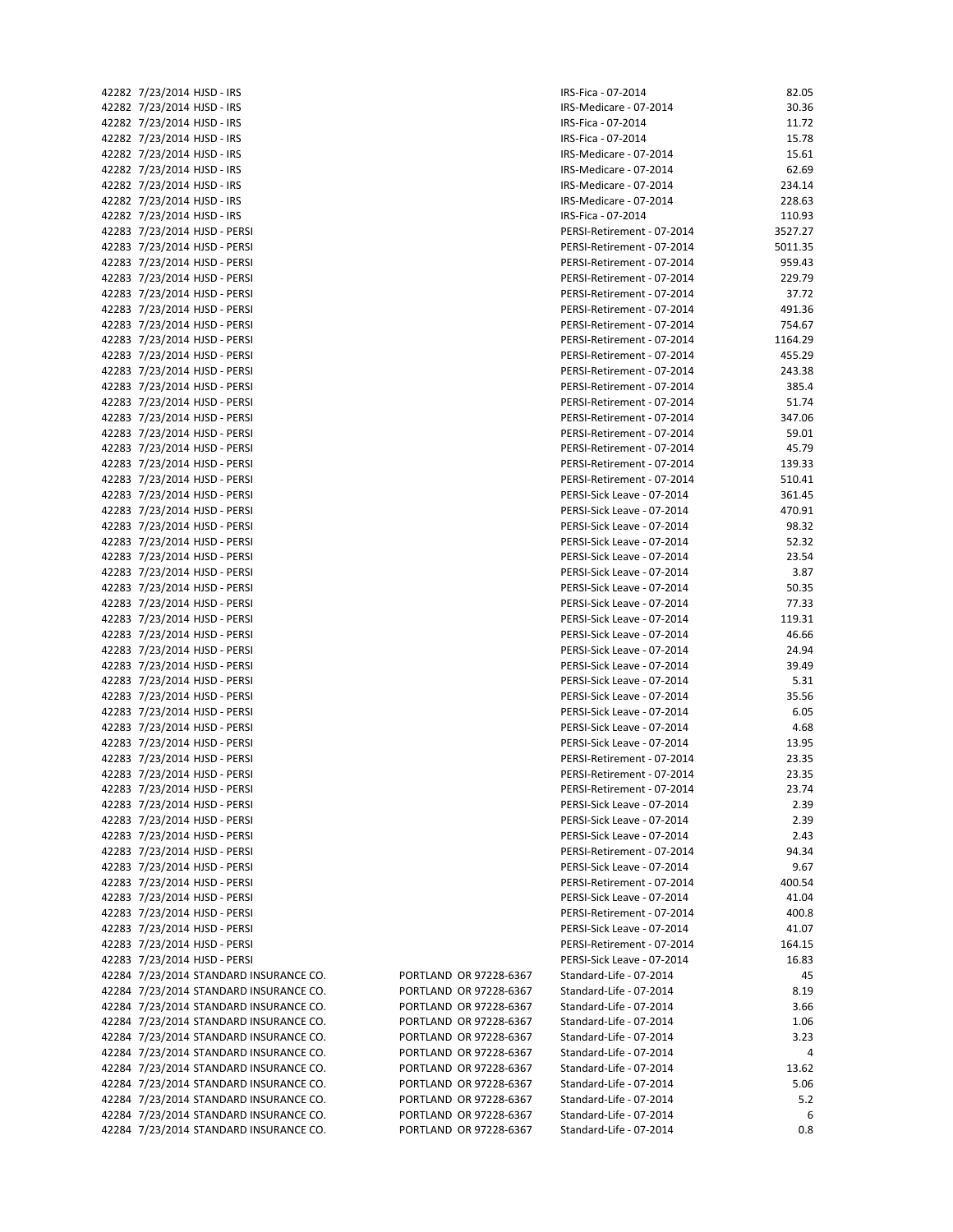42284 7/23/2014 STANDARD INSURANCE CO. PORTLAND OR 97228-6367 42284 7/23/2014 STANDARD INSURANCE CO. PORTLAND OR 97228-6367 42284 7/23/2014 STANDARD INSURANCE CO. PORTLAND OR 97228-6367 42284 7/23/2014 STANDARD INSURANCE CO. PORTLAND OR 97228-6367 42284 7/23/2014 STANDARD INSURANCE CO. PORTLAND OR 97228-6367 42284 7/23/2014 STANDARD INSURANCE CO. PORTLAND OR 97228-6367 42284 7/23/2014 STANDARD INSURANCE CO. PORTLAND OR 97228-6367 42284 7/23/2014 STANDARD INSURANCE CO. PORTLAND OR 97228-6367 42284 7/23/2014 STANDARD INSURANCE CO. PORTLAND OR 97228-6367 42284 7/23/2014 STANDARD INSURANCE CO. PORTLAND OR 97228-6367 42285 7/23/2014 ACE HARDWARE HAGERMAN ID 83332 42285 7/23/2014 ACE HARDWARE HAGERMAN ID 83332 42285 7/23/2014 ACE HARDWARE HAGERMAN ID 83332 42285 7/23/2014 ACE HARDWARE HAGERMAN ID 83332 42285 7/23/2014 ACE HARDWARE HAGERMAN ID 83332 42285 7/23/2014 ACE HARDWARE HAGERMAN ID 83332 42285 7/23/2014 ACE HARDWARE HAGERMAN ID 83332 42285 7/23/2014 ACE HARDWARE HAGERMAN ID 83332 42285 7/23/2014 ACE HARDWARE HAGERMAN ID 83332 42286 7/23/2014 BARNES & NOBLE BOOKSELLERS ATLANTA GA 31193-0455 42287 7/23/2014 BIOLOGIX SERVICE CORP ST LOUIS MO 63132 42288 7/23/2014 CHAPPELS MARKET HAGAERMAN ID 83332 42289 7/23/2014 CITY OF HAGERMAN HAG HAGERMAN ID 83332 42289 7/23/2014 CITY OF HAGERMAN HAGERMAN ID 83332 42289 7/23/2014 CITY OF HAGERMAN MAGERMAN ID 83332 42289 7/23/2014 CITY OF HAGERMAN MAGERMAN ID 83332 42290 7/23/2014 HAGERMAN VALLEY SPRING WATER HAGERMAN ID 83332 42291 7/23/2014 IDAHO POWER COMPANY BOISE ID 83721-0030 42291 7/23/2014 IDAHO POWER COMPANY BOISE ID 83721-0030 42291 7/23/2014 IDAHO POWER COMPANY BOISE ID 83721-0030 42291 7/23/2014 IDAHO POWER COMPANY BOISE ID 83721-0030 42291 7/23/2014 IDAHO POWER COMPANY BOISE ID 83721-0030 42291 7/23/2014 IDAHO POWER COMPANY BOISE ID 83721-0030 42292 7/23/2014 QUALITY ART INC BOISE ID 83714 42293 7/23/2014 BETTE M REED WENDELL ID 83355 42294 7/23/2014 US BANKCORP CARD SVCS INC FARGO ND 58125-6343 42295 7/23/2014 US POSTMASTER HAGERMAN ID 83332 42296 7/23/2014 CHAPPELS MARKET HAGAERMAN ID 83332 42297 7/23/2014 UNIVERSITY OF IDAHO MOSCOW ID 83844-4250 42297 7/23/2014 UNIVERSITY OF IDAHO MOSCOW ID 83844-4250 42297 7/23/2014 UNIVERSITY OF IDAHO MOSCOW ID 83844-4250 42298 7/23/2014 BOISE STATE UNIVERSITY BOISE ID 83725 42298 7/23/2014 BOISE STATE UNIVERSITY BOISE ID 83725 42299 7/23/2014 BRIGHAM YOUNG UNIVERSITY - ID REXBURG ID 83460-1625 42299 7/23/2014 BRIGHAM YOUNG UNIVERSITY - ID REXBURG ID 83460-1625 42300 7/23/2014 BRIGHAM YOUNG UNIVERSITY - UT PROVO UT 84602 42301 7/23/2014 COLLEGE OF SO IDAHO FOUNDATION TWIN FALLS ID 83303-1238 42301 7/23/2014 COLLEGE OF SO IDAHO FOUNDATION TWIN FALLS ID 83303-1238 42301 7/23/2014 COLLEGE OF SO IDAHO FOUNDATION TWIN FALLS ID 83303-1238 42301 7/23/2014 COLLEGE OF SO IDAHO FOUNDATION TWIN FALLS ID 83303-1238 42302 7/23/2014 IDAHO STATE UNIVERSITY POCATELLO ID 83209-8077 42303 7/23/2014 KING COLLEGE NEW YORK NY 10004 42304 7/23/2014 WESTERN WYOMING COMM COLLEGE ROCK SPRINGS WY 82901 42305 7/24/2014 MORETON & CO. BOISE ID 83719 42306 7/28/2014 ADVANCED EDUCATION INC ALPHARETTA GA 30009 42307 7/28/2014 CABLE ONE INTERNET TWIN FALLS ID 83301 42308 7/28/2014 CAXTON PRINTERS CALDWELL ID 83605 42308 7/28/2014 CAXTON PRINTERS CALDWELL ID 83605 42308 7/28/2014 CAXTON PRINTERS CALDWELL ID 83605 42308 7/28/2014 CAXTON PRINTERS CALDWELL ID 83605 42309 7/28/2014 CENTURY LINK **PHOENIX AZ 85038-9040** 42310 7/28/2014 FRANKLIN BLDG SUPPLY - GOODING GOODING ID 83330-1101 42310 7/28/2014 FRANKLIN BLDG SUPPLY - GOODING GOODING ID 83330-1101 42311 7/28/2014 GRAINGER PARTS KANSAS CITY MO 64141-6267 42311 7/28/2014 GRAINGER PARTS KANSAS CITY MO 64141-6267 42311 7/28/2014 GRAINGER PARTS KANSAS CITY MO 64141-6267 42312 7/28/2014 HAGERMAN ELEMENTARY SCHOOL HAGERMAN ID 83332 42313 7/28/2014 ID SCHOOL DISTRICT COUNCIL BOISE ID 83705-1501

| Standard-Life - 07-2014                                     | 10.77         |
|-------------------------------------------------------------|---------------|
| Standard-Life - 07-2014                                     | 1.23          |
| Standard-Life - 07-2014                                     | 1.69          |
| Standard-Life - 07-2014                                     | 48.25         |
| Standard-Life - 07-2014                                     | 1.03          |
| Standard-Life - 07-2014                                     | 3.96          |
| Standard-Life - 07-2014                                     | 0.61          |
| Standard-Life - 07-2014                                     | 4             |
| Standard-Life - 07-2014                                     | 11.78         |
| Standard-Life - 07-2014<br>Adhesive-Head Start              | 4.86<br>12.98 |
| Concrete patch-HS Floor                                     | 7.99          |
| Paint/Brushes/Liners-HS off                                 | 74.32         |
| Mud/Paint/Brushes-Distr off                                 | 124.6         |
| Glue                                                        | 6.95          |
| Paint-HS Off                                                | 13.99         |
| 2g Sprayer-floor strip                                      | 16.99         |
| Cleaner-Carpets                                             | 10.48         |
| <b>Fibergl Kit-Grnhs</b>                                    | 20.98         |
| Books-Elem Libr                                             | 81.05         |
| Dropzone (deoderizer)                                       | 250.57        |
| ** VOID **                                                  | C             |
| Water/Sewer-Ag                                              | 82.13         |
| Water/Sewer-HS                                              | 88.96         |
| Water/Sewer-GS                                              | 197.13        |
| Water/Sewer-Gym<br>Water-Modulars                           | 68.28<br>11   |
| Power-Gym                                                   | 311.85        |
| Power-HS                                                    | 1504.7        |
| Power-Lites                                                 | 63.22         |
| Power-Ag                                                    | 252.99        |
| Power-GS                                                    | 1128.51       |
| Power-Pumps                                                 | 220.91        |
| LEVY: Construction Paper                                    | 47.58         |
| Payroll Corr-7/18/14                                        | 507.69        |
| ** VOID **                                                  | C             |
| <b>Bulk Stamp renewal</b>                                   | 22C           |
| Can Opener                                                  | 6.69          |
|                                                             |               |
| 13/14 Wetzel-Landon Goolsby                                 | 1500          |
| 13/14 Wetzel-Dillan Henslee                                 | 1500          |
| 13/14 Wetzel-Melanie Leija                                  | 1750          |
| 13/14 Wetzel-Clint Clifford<br>13/14 Wetzel-Hernan Sandoval | 1750<br>1250  |
| 13/14 Wetzel-Ryan Luttmer                                   | <b>750</b>    |
| 13/14 Wetzel-Becca Smith                                    | 1500          |
| 13/14 Wetzel-Kyra Perron                                    | 50C           |
| 13/14 Wetzel-Marcus Emersib                                 | 1500          |
| 13/14 Wetzel-Patti Iversen                                  | 750           |
| 13/14 Wetzel-Josh Lewis                                     | 1250          |
| 13/14 Wetzel-Jessica Regnier                                | <b>500</b>    |
| 13/14 Madarieta-Vito Kelso                                  | 2500          |
| 13/14 Madarieta-Kylie Locklar                               | 2500          |
| 13/14 Wetzel-Larissa Knight                                 | 1500          |
| Commerical Pkg Ins-Sch                                      | 12267         |
| 14-15 Accreditation Fees-HS                                 | 725           |
| ** VOID **                                                  | C<br>23.22    |
| LEVY Labels-Food Bags<br><b>LEVY Student Record Files</b>   | 53.43         |
| LEVY Notebook Dividers/Student Inf                          | 4.97          |
| LEVY Table Top InBox                                        | 9.05          |
| ** VOID **                                                  | C             |
| LEVY-Paint/Gym Floor                                        | 160.13        |
| LEVY-Paint/Gym Floor                                        | 75.96         |
| GP Motor 1hp-Grnhse                                         | 301.75        |
| <b>Electr Timer-Irrigation</b>                              | 190.5         |
| <b>Water Timers-Irrig</b>                                   | 172           |
| ** VOID **<br><b>Unemployment Monitoring</b>                | C<br>38.75    |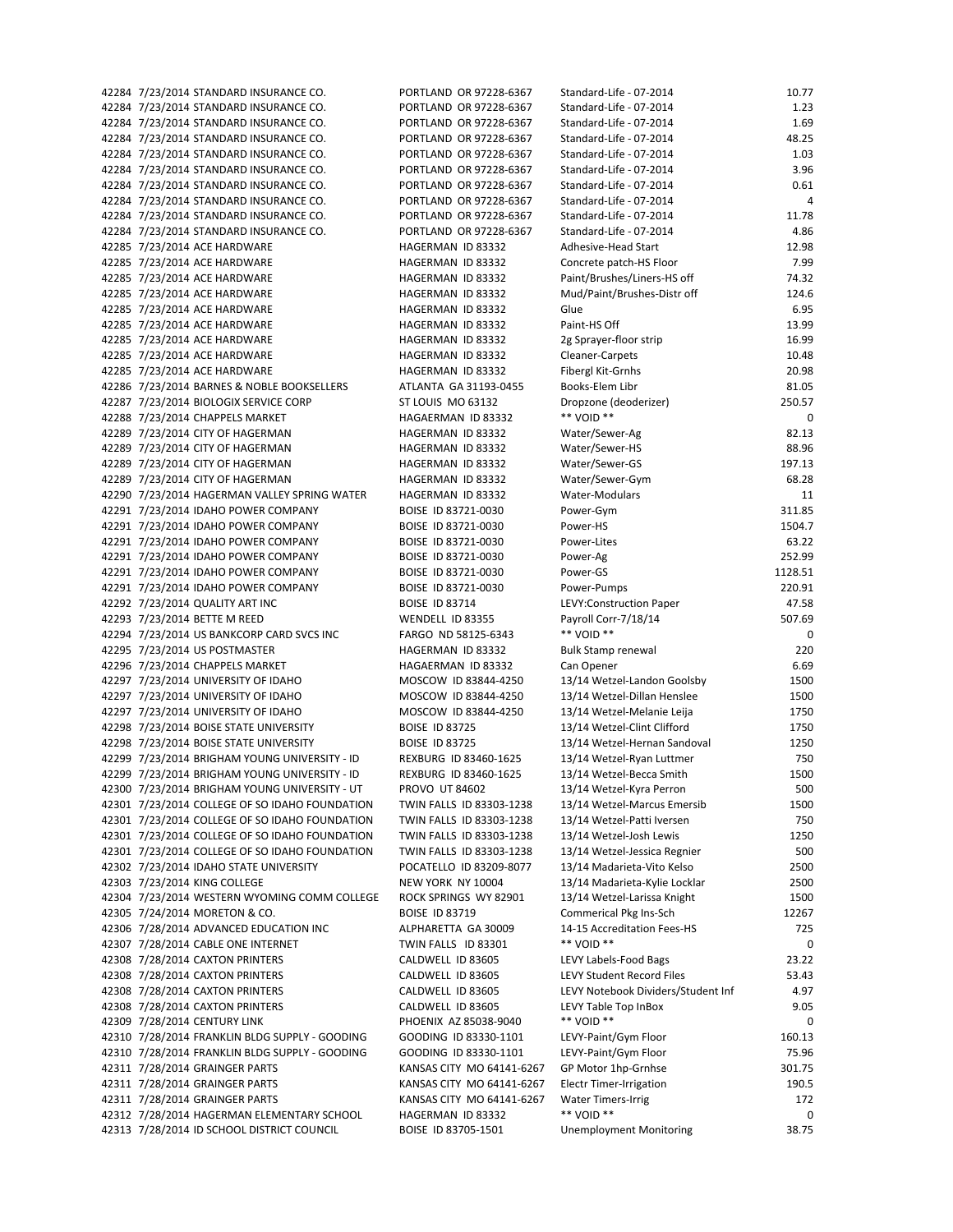42313 7/28/2014 ID SCHOOL DISTRICT COLINCIL BOISE ID 83705-1501 42314 7/28/2014 IT - INTEGRATED TECHNOLOGIES TWIN FALLS ID 83303-1843 42314 7/28/2014 IT - INTEGRATED TECHNOLOGIES TWIN FALLS ID 83303-1843 42314 7/28/2014 IT - INTEGRATED TECHNOLOGIES TWIN FALLS ID 83303-1843 42314 7/28/2014 IT - INTEGRATED TECHNOLOGIES TWIN FALLS ID 83303-1843 42314 7/28/2014 IT - INTEGRATED TECHNOLOGIES TWIN FALLS ID 83303-1843 42315 7/28/2014 J & N BUS CO JEROME ID 83338 42315 7/28/2014 J & N BUS CO JEROME ID 83338 42315 7/28/2014 J & N BUS CO JEROME ID 83338 42315 7/28/2014 J & N BUS CO JEROME ID 83338 42315 7/28/2014 J & N BUS CO JEROME ID 83338 42315 7/28/2014 J & N BUS CO JEROME ID 83338 42315 7/28/2014 J & N BUS CO JEROME ID 83338 42315 7/28/2014 J & N BUS CO JEROME ID 83338 42315 7/28/2014 J & N BUS CO JEROME ID 83338 42315 7/28/2014 J & N BUS CO JEROME ID 83338 42316 7/28/2014 JOHN DEERE LANDSCAPING TWIN FALLS ID 83301 42316 7/28/2014 JOHN DEERE LANDSCAPING TWIN FALLS ID 83301 42317 7/28/2014 MASON TROPHIES TWIN FALLS ID 83303-0071 42317 7/28/2014 MASON TROPHIES TWIN FALLS ID 83303-0071 42318 7/28/2014 MEDICAID DIVISON OF BOISE ID 83720-0036 42319 7/28/2014 MORETON & CO. BOISE ID 83719 42320 7/28/2014 MR. SANDMAN INN & SUITES MERIDIAN ID 83642 42320 7/28/2014 MR. SANDMAN INN & SUITES MERIDIAN ID 83642 42320 7/28/2014 MR. SANDMAN INN & SUITES MERIDIAN ID 83642 42320 7/28/2014 MR. SANDMAN INN & SUITES MERIDIAN ID 83642 42321 7/28/2014 NCS PEARSON INC CHICAGO IL 60693 42321 7/28/2014 NCS PEARSON INC CHICAGO II 60693 42322 7/28/2014 OFFICE DEPOT CHICAGO IL 60680-1040 42322 7/28/2014 OFFICE DEPOT CHICAGO IL 60680-1040 42322 7/28/2014 OFFICE DEPOT CHICAGO IL 60680-1040 42322 7/28/2014 OFFICE DEPOT CHICAGO II 60680-1040 42322 7/28/2014 OFFICE DEPOT CHICAGO IL 60680-1040 42322 7/28/2014 OFFICE DEPOT CHICAGO IL 60680-1040 42322 7/28/2014 OFFICE DEPOT CHICAGO IL 60680-1040 42322 7/28/2014 OFFICE DEPOT CHICAGO IL 60680-1040 42322 7/28/2014 OFFICE DEPOT CHICAGO IL 60680-1040 42322 7/28/2014 OFFICE DEPOT CHICAGO IL 60680-1040 42322 7/28/2014 OFFICE DEPOT CHICAGO IL 60680-1040 42322 7/28/2014 OFFICE DEPOT CHICAGO IL 60680-1040 42322 7/28/2014 OFFICE DEPOT CHICAGO IL 60680-1040 42322 7/28/2014 OFFICE DEPOT CHICAGO IL 60680-1040 42322 7/28/2014 OFFICE DEPOT CHICAGO IL 60680-1040 42322 7/28/2014 OFFICE DEPOT CHICAGO IL 60680-1040 42322 7/28/2014 OFFICE DEPOT CHICAGO IL 60680-1040 42322 7/28/2014 OFFICE DEPOT CHICAGO IL 60680-1040 42322 7/28/2014 OFFICE DEPOT CHICAGO IL 60680-1040 42323 7/28/2014 PEARSON EDUCATION ATLANTA GA 30384-9496 42324 7/28/2014 PRO ACTIVE ADVANTAGE LLC HAGERMAN ID 83332 42324 7/28/2014 PRO ACTIVE ADVANTAGE LLC HAGERMAN ID 83332 42324 7/28/2014 PRO ACTIVE ADVANTAGE LLC HAGERMAN ID 83332 42324 7/28/2014 PRO ACTIVE ADVANTAGE LLC HAGERMAN ID 83332 42324 7/28/2014 PRO ACTIVE ADVANTAGE LLC HAGERMAN ID 83332 42324 7/28/2014 PRO ACTIVE ADVANTAGE LLC HAGERMAN ID 83332 42324 7/28/2014 PRO ACTIVE ADVANTAGE LLC HAGERMAN ID 83332 42324 7/28/2014 PRO ACTIVE ADVANTAGE LLC HAGERMAN ID 83332 42324 7/28/2014 PRO ACTIVE ADVANTAGE LLC HAGERMAN ID 83332 42324 7/28/2014 PRO ACTIVE ADVANTAGE LLC HAGERMAN ID 83332 42325 7/28/2014 PBS-PROGRESSIVE BEHAVIOR SYSTE RUPERT ID 83350 42325 7/28/2014 PBS-PROGRESSIVE BEHAVIOR SYSTE RUPERT ID 83350 42325 7/28/2014 PBS-PROGRESSIVE BEHAVIOR SYSTE RUPERT ID 83350 42326 7/28/2014 QUEST CPAs P.C. PAYETTE ID 83661 42327 7/28/2014 RIVERSIDE HOTEL BOISE ID 83714 42328 7/28/2014 SDE-STATE DEPT OF EDUCATION BOISE ID 83750-0027 42329 7/28/2014 SUPER 8 MOSCOW MOSCOW MOSCOW ID 83843 42329 7/28/2014 SUPER 8 MOSCOW MOSCOW MOSCOW ID 83843 42329 7/28/2014 SUPER 8 MOSCOW **NOSCOW ID 83843** 42330 7/28/2014 TIMES NEWS CINCINNATI OH 45274-2548

| 14/15 Membership Fees              | 50       |
|------------------------------------|----------|
| Copier Maint-HS                    | 193.48   |
| Copier Maint-HS                    | 33       |
| Copier Maint-SpEd                  | 41.26    |
| Copier Maint-DO                    | 22       |
| Copier Maint-HS                    | 52.95    |
| Bus-4g-5g 1000 Springs 13.8m       | 45.68    |
| Cch-Seniors Lagoon 499.6m          | 1117.2   |
| Bus-K TF St Hatchery-81.9m         | 199.08   |
| Bus-1g TF & Jer 78.5m              | 182.37   |
| Bus-5g-6g TF 73.4m                 | 162.63   |
| Bus-Lifetime Sports-Gdg 40m        | 71.2     |
| Bus-3g-4g Boise 209.1m             | 457.48   |
| Cch-St Track Middleton 318.5m O/N  | 876.18   |
| Bus-Contract (May) 2774.5m         | 12921.89 |
| Bus-JrHi 1000 Springs 14m          | 56.9     |
| LEVY:2-Rainbird Electric Valves    | 110.27   |
| LEVY:2 Rainbird Angle Valves       | 32.33    |
| Chenille Letter H                  | 123.5    |
| Large Service Bars/Pins            | 19.5     |
| Medicaid-school share              | 402.05   |
| Commerical Pkg Ins-Sch             | 12000    |
| Rm-Track Bus Driver                | 62       |
|                                    |          |
| 5 Rms-Track Students               | 310      |
| Rm-Track Coach Easterday           | 62       |
| Rm-Track Coach Cottam              | 62       |
| PwrSch Support 14/15               | 1325     |
| PwrSch Support 14/15               | 1325     |
| Expo Markers Eraser Cleaner-TST    | 6.6      |
| Laser Paper 8x11                   | 45.76    |
| Lorell 4dr File Cabinet            | 229.99   |
| 2-Victor Monitor Riser             | 180.12   |
| Laser Paper 11x17                  | 28.78    |
| Victor Tower Organizer             | 102.7    |
| Smead 1/3 File Folders             | 96.78    |
| <b>XActor Pencil Sharpener</b>     | 18.3     |
| Oxford Hanging Folders             | 17.69    |
| Expo Dry Erase Markers             | 37.72    |
| Avery Highliters                   | 8.98     |
| Lilac Color Paper                  | 5.99     |
| LESS Rebate                        | $-5.56$  |
| PaperMate Pencils                  | 1.64     |
| 2-Perm Markers-OrangeTST           | 3.38     |
| Post-It Notes                      | 17.72    |
| Catalog Envelopes-Board Mtgs       | 10.86    |
| BIC Wite-Out Corr Tape             | 16.81    |
| Avery Insertable Dividers          | 9.21     |
| LEVY-Algebra Textbk-Olsen          | 107.6    |
| LSPSR-Chris                        | 426.25   |
| SDT-Louis                          | 273      |
| SDT-Louis                          | 336      |
| SPSR-Chris                         | 1123.75  |
|                                    |          |
| SPSR-Chris                         | 1100.5   |
| LSPSR-Chris                        | 1139.25  |
| SPSR-Chris                         | 232.5    |
| SDT-Louis                          | 348      |
| SPSR-Chris                         | 945.5    |
| SDT-Louis                          | 384      |
| <b>BI-Plank</b>                    | 1188     |
| <b>BI-Plank</b>                    | 1204.5   |
| <b>BI-Plank</b>                    | 924      |
| 2014 School Audit                  | 1960     |
| Rm-Sum Cnf.L.Priebe                | 249      |
| 13/14 Transp Assessmnt Fee         | 433.47   |
| LEVY Rm-Dan Knapp-St Ag Cnf        | 218.97   |
| LEVY Rms-Stdnts (girls)-St Ag Cnf  | 218.97   |
| LEVY 2 Rms-Stdnts (boys)-St Ag Cnf | 437.94   |
| Adv-Cert Tchrs                     | 169.75   |